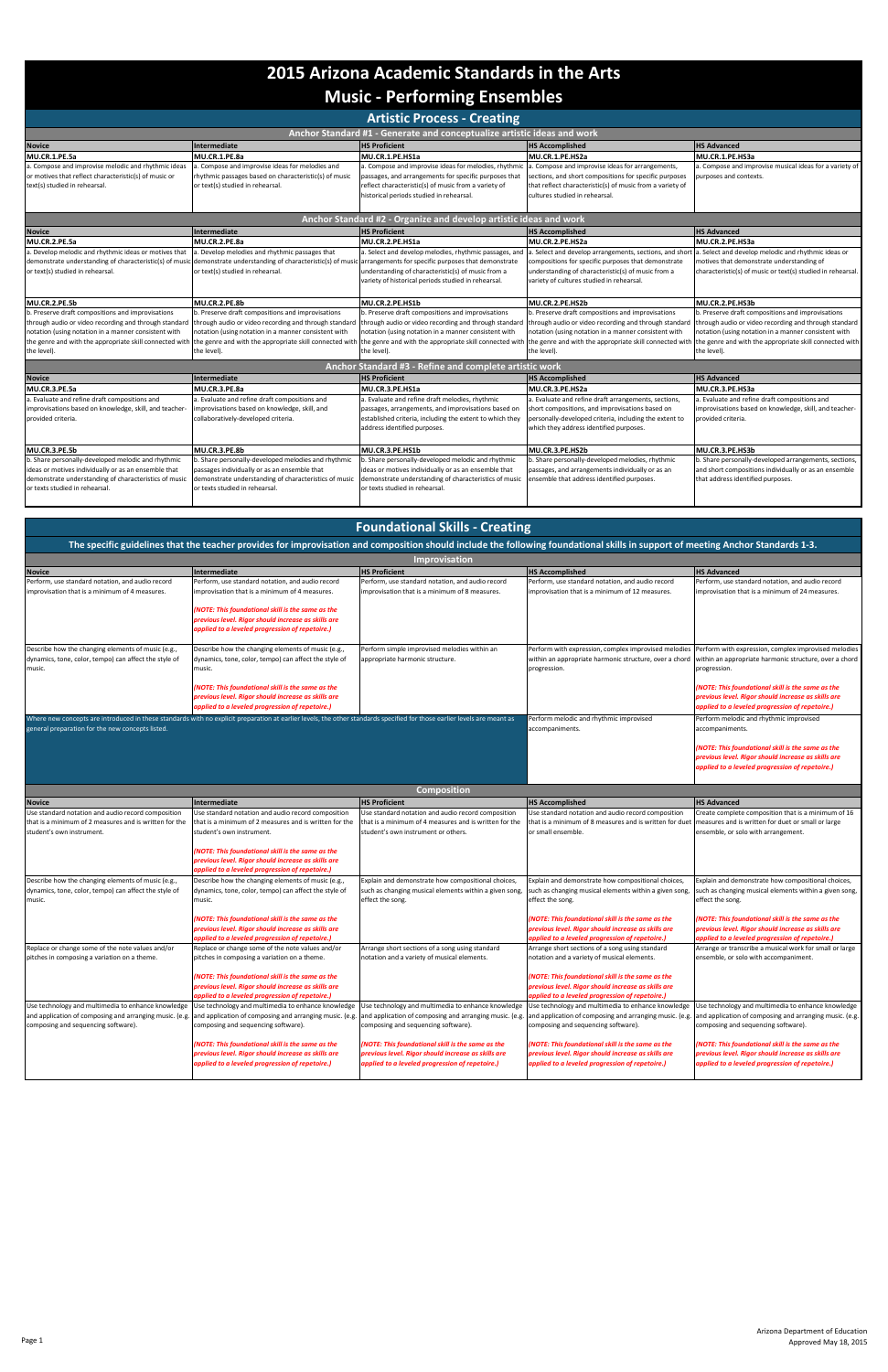| <b>Artistic Process - Performing</b>                                                                                                |                                                                                                                                                                             |                                                                                                                                                                                                         |                                                                                                                                                                                                                                 |                                                                                                                                                                                                                                                                                                               |  |
|-------------------------------------------------------------------------------------------------------------------------------------|-----------------------------------------------------------------------------------------------------------------------------------------------------------------------------|---------------------------------------------------------------------------------------------------------------------------------------------------------------------------------------------------------|---------------------------------------------------------------------------------------------------------------------------------------------------------------------------------------------------------------------------------|---------------------------------------------------------------------------------------------------------------------------------------------------------------------------------------------------------------------------------------------------------------------------------------------------------------|--|
| Anchor Standard #4 - Select, analyze, and interpret artistic work for performance                                                   |                                                                                                                                                                             |                                                                                                                                                                                                         |                                                                                                                                                                                                                                 |                                                                                                                                                                                                                                                                                                               |  |
| <b>Novice</b>                                                                                                                       | Intermediate                                                                                                                                                                | <b>HS Proficient</b>                                                                                                                                                                                    | <b>HS Accomplished</b>                                                                                                                                                                                                          | <b>HS Advanced</b>                                                                                                                                                                                                                                                                                            |  |
| <b>MU.PR.4.PE.5a</b>                                                                                                                | <b>MU.PR.4.PE.8a</b>                                                                                                                                                        | MU.PR.4.PE.HS1a                                                                                                                                                                                         | MU.PR.4.PE.HS2a                                                                                                                                                                                                                 | MU.PR.4.PE.HS3a                                                                                                                                                                                                                                                                                               |  |
| a. Select repertoire to study/perform based on<br>interest, music reading and performing/technical<br>abilities.                    | a. Select repertoire to study/perform based on<br>interest, music reading and performing/technical<br>abilities.                                                            | a. Explain the criteria used in selecting the repertoire<br>to study/perform based on interest, music reading and selecting the repertoire to study/perform based on<br>performing/technical abilities. | a. Apply previously established criteria used in<br>interest, music reading and performing/technical<br>abilities.                                                                                                              | . Develop and apply criteria to select varied programs<br>to study and perform based on an understanding of<br>theoretical and structural characteristics and<br>expressive challenges in the music, the technical skill<br>of the individual or ensemble, and the purpose and<br>context of the performance. |  |
| MU.PR.4.PE.5b                                                                                                                       | <b>MU.PR.4.PE.8b</b>                                                                                                                                                        | MU.PR.4.PE.HS1b                                                                                                                                                                                         | MU.PR.4.PE.HS2b                                                                                                                                                                                                                 | MU.PR.4.PE.HS3b                                                                                                                                                                                                                                                                                               |  |
| b. Use repertoire to demonstrate a developing<br>understanding of various musical structure and<br>context in repertoire performed. | b. Use repertoire to demonstrate a developing<br>understanding of various musical structure and<br>context in repertoire performed.                                         | b. Use repertoire to demonstrate a developing<br>understanding of various musical structure and<br>context in repertoire performed.                                                                     | b. Based on an understanding of the theoretical and<br>structural characteristics of music, select a varied<br>repertoire to study/perform                                                                                      | . Based on an understanding of the theoretical and<br>structural characteristics of music, select a varied<br>repertoire to study/perform                                                                                                                                                                     |  |
|                                                                                                                                     |                                                                                                                                                                             |                                                                                                                                                                                                         | MU.PR.4.PE.HS2c                                                                                                                                                                                                                 | MU.PR.4.PE.HS3c                                                                                                                                                                                                                                                                                               |  |
|                                                                                                                                     |                                                                                                                                                                             |                                                                                                                                                                                                         | c. Demonstrate how understanding the style, genre,<br>and context of a varied repertoire of music influences<br>prepared and improvised performances as well as<br>performer's technical skill to connect with the<br>audience. | . Demonstrate how understanding the style, genre,<br>and context of a varied repertoire of music informs<br>prepared and improvised performances as well as<br>performer's technical skill to connect with the<br>audience.                                                                                   |  |
| Anchor Standard #5 - Develop and refine artistic work for presentation                                                              |                                                                                                                                                                             |                                                                                                                                                                                                         |                                                                                                                                                                                                                                 |                                                                                                                                                                                                                                                                                                               |  |
| <b>Novice</b>                                                                                                                       | <b>Intermediate</b>                                                                                                                                                         | <b>HS Proficient</b>                                                                                                                                                                                    | <b>HS Accomplished</b>                                                                                                                                                                                                          | <b>HS Advanced</b>                                                                                                                                                                                                                                                                                            |  |
| <b>MU.PR.5.PE.5a</b>                                                                                                                | MU.PR.5.PE.8a                                                                                                                                                               | MU.PR.5.PE.HS1a                                                                                                                                                                                         | MU.PR.5.PE.HS2a                                                                                                                                                                                                                 | MU.PR.5.PE.HS3a                                                                                                                                                                                                                                                                                               |  |
| a. Use self-reflection to identify technical challenges in<br>a varied repertoire of music.                                         | a. Develop strategies to address technical challenges<br>in a varied repertoire of music.                                                                                   | a. Develop strategies to address technical and<br>expressive challenges in a varied repertoire of music<br>other sources to refine performances.                                                        | a. Develop and apply appropriate rehearsal strategies<br>to address individual and ensemble challenges in a<br>varied repertoire of music                                                                                       | . Develop, apply, and refine appropriate rehearsal<br>strategies to address individual and ensemble<br>challenges in a varied repertoire of music.                                                                                                                                                            |  |
| <b>MU.PR.5.PE.5b</b>                                                                                                                | MU.PR.5.PE.8b                                                                                                                                                               | MU.PR.5.PE.HS1b                                                                                                                                                                                         | MU.PR.5.PE.HS2b                                                                                                                                                                                                                 | MU.PR.5.PE.HS3b                                                                                                                                                                                                                                                                                               |  |
| b. Use peer feedback to refine individual and ensemble<br>performances of a varied repertoire of music.                             | b. Use feedback from ensemble peers and other<br>sources to refine performances.                                                                                            | b. Use feedback from ensemble peers and other<br>sources to refine performances.                                                                                                                        | b. Use feedback from ensemble peers and other<br>sources to refine performances and develop effective<br>rehearsal strategies.                                                                                                  | b. Use feedback from ensemble peers and other<br>sources to refine performances and strengthen<br>effective rehearsal strategies.                                                                                                                                                                             |  |
|                                                                                                                                     |                                                                                                                                                                             | Anchor Standard #6 - Convey meaning through the presentation of artistic work                                                                                                                           |                                                                                                                                                                                                                                 |                                                                                                                                                                                                                                                                                                               |  |
| <b>Novice</b>                                                                                                                       | Intermediate                                                                                                                                                                | <b>HS Proficient</b>                                                                                                                                                                                    | <b>HS Accomplished</b>                                                                                                                                                                                                          | <b>HS Advanced</b>                                                                                                                                                                                                                                                                                            |  |
| MU.PR.6.PE.5a                                                                                                                       | MU.PR.6.PE.8a                                                                                                                                                               | MU.PR.6.PE.HS1a                                                                                                                                                                                         | MU.PR.6.PE.HS2a                                                                                                                                                                                                                 | MU.PR.6.PE.HS3a                                                                                                                                                                                                                                                                                               |  |
| a. Identify technical accuracy in prepared and<br>improvised performances of a varied repertoire of<br>music.                       | a. Demonstrate attention to technical accuracy in<br>prepared and improvised performances of a varied<br>repertoire of music representing diverse cultures and<br>styles.   | a. Demonstrate attention to technical accuracy in<br>prepared and improvised performances of a varied<br>repertoire of music representing diverse cultures,<br>styles, and genres.                      | a. Demonstrate mastery of the technical demands of<br>the music in prepared and improvised performances<br>of a varied repertoire representing diverse cultures,<br>styles, genres, and historical periods.                     | . Demonstrate an understanding and mastery of the<br>echnical demands of the music through prepared and<br>mprovised performances of a varied repertoire<br>epresenting diverse cultures, styles, genres, and<br>historical periods in multiple types of ensembles.                                           |  |
| MU.PR.6.PE.5b                                                                                                                       | <b>MU.PR.6.PE.8b</b>                                                                                                                                                        | MU.PR.6.PE.HS1b                                                                                                                                                                                         | MU.PR.6.PE.HS2b                                                                                                                                                                                                                 | MU.PR.6.PE.HS3b                                                                                                                                                                                                                                                                                               |  |
| b. Identify expressive qualities in prepared and<br>improvised performances of a varied repertoire of<br>music.                     | b. Demonstrate attention to expressive qualities in<br>prepared and improvised performances of a varied<br>repertoire of music representing diverse cultures and<br>styles. | b. Demonstrate attention to expressive qualities in<br>prepared and improvised performances of a varied<br>repertoire of music representing diverse cultures,<br>styles, and genres.                    | b. Demonstrate an understanding of expressive<br>qualities of the music in prepared and improvised<br>performances of a varied repertoire representing<br>diverse cultures, styles, genres, and historical periods.             | . Demonstrate an understanding and mastery of the<br>expressive qualities of the music through prepared<br>and improvised performances of a varied repertoire<br>epresenting diverse cultures, styles, genres, and<br>historical periods in multiple types of ensembles.                                      |  |
| <b>MU.PR.6.PE.5c</b>                                                                                                                | MU.PR.6.PE.8c                                                                                                                                                               | MU.PR.6.PE.HS1c                                                                                                                                                                                         | MU.PR.6.PE.HS2c                                                                                                                                                                                                                 | MU.PR.6.PE.HS3c                                                                                                                                                                                                                                                                                               |  |
| . Demonstrate an awareness of the context of the<br>music through prepared performances.                                            | . Demonstrate an understanding of the context of the<br>music through prepared performances.                                                                                | c. Demonstrate an understanding of expressive intent<br>by connecting with an audience through prepared<br>performances.                                                                                | . Demonstrate an understanding of intent as a means<br>for connecting with an audience through prepared<br>performances.                                                                                                        | . Demonstrate an understanding of intent as a means<br>for connecting with an audience through prepared<br>performances.                                                                                                                                                                                      |  |

| <b>Foundational Skills - Performing</b><br>The knowledge and skills described below are not representative of all requisite foundational skills.<br>Rather, this is a list of essential competencies which must be present in support of meeting Anchor Standards 4-6. |                                                                                                                                                                                                                                                           |                                                                                                                                                                                                                                                                                                                                           |                                                                                                                                                                                                                                                                                                                                                                                                                                                                                                   |                                                                                                                                                                                                                                                                                                                         |
|------------------------------------------------------------------------------------------------------------------------------------------------------------------------------------------------------------------------------------------------------------------------|-----------------------------------------------------------------------------------------------------------------------------------------------------------------------------------------------------------------------------------------------------------|-------------------------------------------------------------------------------------------------------------------------------------------------------------------------------------------------------------------------------------------------------------------------------------------------------------------------------------------|---------------------------------------------------------------------------------------------------------------------------------------------------------------------------------------------------------------------------------------------------------------------------------------------------------------------------------------------------------------------------------------------------------------------------------------------------------------------------------------------------|-------------------------------------------------------------------------------------------------------------------------------------------------------------------------------------------------------------------------------------------------------------------------------------------------------------------------|
|                                                                                                                                                                                                                                                                        |                                                                                                                                                                                                                                                           | <b>Application to Instrument (AI)</b>                                                                                                                                                                                                                                                                                                     |                                                                                                                                                                                                                                                                                                                                                                                                                                                                                                   |                                                                                                                                                                                                                                                                                                                         |
| <b>Novice</b><br>Maintain a steady beat, with auditory assistance,                                                                                                                                                                                                     | Intermediate<br>Maintain a steady beat, with auditory assistance,                                                                                                                                                                                         | <b>HS Proficient</b><br>Maintain a steady beat, with visual assistance, while                                                                                                                                                                                                                                                             | <b>HS Accomplished</b><br>Maintain a steady beat, without external assistance,                                                                                                                                                                                                                                                                                                                                                                                                                    | <b>HS Advanced</b><br>maintain a steady beat, recognizing the macro and                                                                                                                                                                                                                                                 |
| while playing individually and with others the<br>following note and rest values: whole, half, quarter,<br>eighth, and corresponding dotted notes in simple<br>neters.                                                                                                 | while playing individually and with others sixteenth,<br>corresponding dotted notes and elementary<br>syncopation in simple meters.                                                                                                                       | playing individually and with others note and rest<br>values in simple and complex meters as encountered<br>n the repertoire.                                                                                                                                                                                                             | while playing individually and with others note and<br>rest values in complex and changing meters at faster<br>empos as encountered in the repertoire.                                                                                                                                                                                                                                                                                                                                            | micro beat, while playing individually and with others<br>note and rest values in complex and changing meters<br>at faster tempos as encountered in the repertoire.                                                                                                                                                     |
| Utilize musical symbols (e.g. fermata, repeat signs,<br>double bar lines, note names.)                                                                                                                                                                                 | (NOTE: This foundational skill is the same as the<br>previous level. Rigor should increase as skills are<br>applied to a leveled progression of repetoire.)                                                                                               | Utilize musical symbols encountered in the repertoire. Utilize musical symbols encountered in the repertoire. Utilize musical symbols encountered in the repertoire.<br><b>NOTE: This foundational skill is the same as the</b><br>previous level. Rigor should increase as skills are<br>applied to a leveled progression of repetoire.) | (NOTE: This foundational skill is the same as the<br>previous level. Rigor should increase as skills are<br>applied to a leveled progression of repetoire.)                                                                                                                                                                                                                                                                                                                                       | Utilize musical symbols encountered in the repertoire.<br>(NOTE: This foundational skill is the same as the<br>previous level. Rigor should increase as skills are<br>applied to a leveled progression of repetoire.)                                                                                                   |
| Perform fluently with key signature and accidental<br>encountered in the repertoire.                                                                                                                                                                                   | Perform fluently with key signature and accidental<br>encountered in the repertoire.                                                                                                                                                                      | Perform fluently with key signature and accidental<br>encountered in the repertoire.                                                                                                                                                                                                                                                      | Perform fluently with key signature and accidental<br>encountered in the repertoire.                                                                                                                                                                                                                                                                                                                                                                                                              | Perform fluently with key signature and accidental<br>encountered in the repertoire.                                                                                                                                                                                                                                    |
| Perform independent parts while others play                                                                                                                                                                                                                            | (NOTE: This foundational skill is the same as the<br>previous level. Rigor should increase as skills are<br>pplied to a leveled progression of repetoire.)<br>Perform independent parts while others play                                                 | <b>NOTE: This foundational skill is the same as the</b><br>previous level. Rigor should increase as skills are<br>applied to a leveled progression of repetoire.)<br>Perform independent parts while others play                                                                                                                          | (NOTE: This foundational skill is the same as the<br>previous level. Rigor should increase as skills are<br>pplied to a leveled progression of repetoire.)<br>Perform independent parts while others play                                                                                                                                                                                                                                                                                         | <b>(NOTE: This foundational skill is the same as the</b><br>previous level. Rigor should increase as skills are<br>pplied to a leveled progression of repetoire.)<br>Perform independent parts while others play                                                                                                        |
| contrasting parts (e.g., level 5-1).                                                                                                                                                                                                                                   | contrasting parts (e.g., level 1-2).                                                                                                                                                                                                                      | contrasting parts (e.g., level 2-3).                                                                                                                                                                                                                                                                                                      | contrasting parts (e.g., level 3-5).                                                                                                                                                                                                                                                                                                                                                                                                                                                              | contrasting parts (e.g. level 5-6).                                                                                                                                                                                                                                                                                     |
| Respond to basic conducting cues (e.g., tempo,<br>dynamics).                                                                                                                                                                                                           | Respond to basic conducting cues (e.g., tempo,<br>dynamics).<br>(NOTE: This foundational skill is the same as the<br>previous level. Rigor should increase as skills are<br>applied to a leveled progression of repetoire.)                               | Respond to basic conducting cues (e.g. phrasing and<br>expression).                                                                                                                                                                                                                                                                       | Respond to basic conducting cues (e.g. style, multi-<br>meter).                                                                                                                                                                                                                                                                                                                                                                                                                                   | Conduct an ensemble with appropriate gestures,<br>tempo, expression and cuing.                                                                                                                                                                                                                                          |
| Perform scales, intervals, and arpeggios in the<br>repertoire.                                                                                                                                                                                                         | Perform scales, intervals, and arpeggios in the<br>repertoire.                                                                                                                                                                                            | Perform scales, intervals, and arpeggios in the<br>repertoire.                                                                                                                                                                                                                                                                            | Perform scales, intervals, and arpeggios in the<br>repertoire.                                                                                                                                                                                                                                                                                                                                                                                                                                    | Perform scales, intervals, and arpeggios in the<br>repertoire.                                                                                                                                                                                                                                                          |
| Perform dynamics, timbre, tempo, phrasing,                                                                                                                                                                                                                             | (NOTE: This foundational skill is the same as the<br>previous level. Rigor should increase as skills are<br>pplied to a leveled progression of repetoire.)<br>Perform dynamics, timbre, tempo, phrasing,                                                  | (NOTE: This foundational skill is the same as the<br>previous level. Rigor should increase as skills are<br>pplied to a leveled progression of repetoire.)<br>Perform dynamics, timbre, tempo, phrasing,                                                                                                                                  | (NOTE: This foundational skill is the same as the<br>previous level. Rigor should increase as skills are<br>pplied to a leveled progression of repetoire.)<br>Perform dynamics, timbre, tempo, phrasing,                                                                                                                                                                                                                                                                                          | (NOTE: This foundational skill is the same as the<br>previous level. Rigor should increase as skills are<br>pplied to a leveled progression of repetoire.)<br>Perform dynamics, timbre, tempo, phrasing,                                                                                                                |
| articulation in the repertoire. For vocal ensemble:<br>apply articulators to produce clarity of consonants and<br>purity of vowels.                                                                                                                                    | articulation in the repertoire. For vocal ensemble:<br>apply articulators to produce clarity of consonants and<br>purity of vowels.                                                                                                                       | articulation in the repertoire. For vocal ensemble:<br>apply articulators to produce clarity of consonants an<br>purity of vowels.                                                                                                                                                                                                        | articulation in the repertoire. For vocal ensemble:<br>apply articulators to produce clarity of consonants and<br>purity of vowels.                                                                                                                                                                                                                                                                                                                                                               | articulation in the repertoire. For vocal ensemble:<br>apply articulators to produce clarity of consonants and<br>purity of vowels.                                                                                                                                                                                     |
| Utilize a basic characteristic tone.                                                                                                                                                                                                                                   | (NOTE: This foundational skill is the same as the<br>previous level. Rigor should increase as skills are<br>(pplied to a leveled progression of repetoire.)<br>Utilize a basic characteristic tone with greater<br>stability.                             | <b>NOTE: This foundational skill is the same as the</b><br>previous level. Rigor should increase as skills are<br>(pplied to a leveled progression of repetoire.)<br>ome control over shaping or altering tone quality to<br>fit the music played (e.g., embouchure control, sul<br>tasto/ponticello, rudimentary vibrato).               | (NOTE: This foundational skill is the same as the<br>previous level. Rigor should increase as skills are<br>pplied to a leveled progression of repetoire.)<br>Utilize characteristic tone of the instrument, exhibiting Utilize characteristic tone of the instrument, exhibiting Utilize characteristic tone of the instrument, exhibiting<br>control over shaping or altering tone quality to fit the<br>music played (e.g., embouchure control, sul<br>tasto/ponticello, rudimentary vibrato). | (NOTE: This foundational skill is the same as the<br>previous level. Rigor should increase as skills are<br>pplied to a leveled progression of repetoire.)<br>fluent control over shaping or altering tone quality to<br>fit the music played (e.g., embouchure control, sul<br>tasto/ponticello, rudimentary vibrato). |
| Utilize proper technique (e.g. embouchure, hand<br>position, posture and breath).                                                                                                                                                                                      | Utilize proper technique (e.g. embouchure, hand<br>position, posture and breath).                                                                                                                                                                         | Utilize proper technique (e.g. embouchure, hand<br>position, posture and breath).                                                                                                                                                                                                                                                         | Utilize proper technique (e.g. embouchure, hand<br>position, posture and breath).                                                                                                                                                                                                                                                                                                                                                                                                                 | Utilize proper technique (e.g. embouchure, hand<br>position, posture and breath).                                                                                                                                                                                                                                       |
| Perform with awareness of intonation and ensemble.                                                                                                                                                                                                                     | (NOTE: This foundational skill is the same as the<br>previous level. Rigor should increase as skills are<br><i>pplied to a leveled progression of repetoire.)</i><br>Perform with awareness of intonation, ensemble,                                      | (NOTE: This foundational skill is the same as the<br>previous level. Rigor should increase as skills are<br>(upplied to a leveled progression of repetoire.)<br>Perform with emerging accurate intonation, balance                                                                                                                        | (NOTE: This foundational skill is the same as the<br>previous level. Rigor should increase as skills are<br>(pplied to a leveled progression of repetoire.)<br>Perform with accurate intonation, balance and blend                                                                                                                                                                                                                                                                                | (NOTE: This foundational skill is the same as the<br>previous level. Rigor should increase as skills are<br>pplied to a leveled progression of repetoire.)<br>Perform with accurate intonation, balance and blend                                                                                                       |
|                                                                                                                                                                                                                                                                        | balance and blend                                                                                                                                                                                                                                         | and blend in support of the ensemble.                                                                                                                                                                                                                                                                                                     | in support of the ensemble.                                                                                                                                                                                                                                                                                                                                                                                                                                                                       | in support of the ensemble.<br>(NOTE: This foundational skill is the same as the<br>previous level. Rigor should increase as skills are<br>pplied to a leveled progression of repetoire.)                                                                                                                               |
| Tune with teacher assistance.                                                                                                                                                                                                                                          | Tune with teacher guidance.                                                                                                                                                                                                                               | Tune to a given pitch and adjust to match pitch and<br>develop awareness of tuning to self and other voices<br>or instruments.                                                                                                                                                                                                            | Tune to a given pitch and adjust to match pitch and<br>demonstrate a consistent ability to tune to self and<br>other voices or instruments.                                                                                                                                                                                                                                                                                                                                                       | Tune to chords with an understanding of the<br>importance of their pitch within the chord structure.                                                                                                                                                                                                                    |
| Perform literature from memory.                                                                                                                                                                                                                                        | Perform literature from memory.                                                                                                                                                                                                                           | Perform literature from memory.                                                                                                                                                                                                                                                                                                           | Perform literature from memory.                                                                                                                                                                                                                                                                                                                                                                                                                                                                   | Perform literature from memory.                                                                                                                                                                                                                                                                                         |
| Demonstrate proper care, assembly (if applicable),<br>and maintenance of instrument.                                                                                                                                                                                   | (NOTE: This foundational skill is the same as the<br>previous level. Rigor should increase as skills are<br>applied to a leveled progression of repetoire.)<br>Demonstrate proper care, assembly (if applicable),<br>and maintenance of instrument.       | <b>NOTE: This foundational skill is the same as the</b><br>previous level. Rigor should increase as skills are<br>applied to a leveled progression of repetoire.)<br>Demonstrate proper care, assembly (if applicable),<br>and maintenance of instrument.                                                                                 | (NOTE: This foundational skill is the same as the<br>previous level. Rigor should increase as skills are<br>applied to a leveled progression of repetoire.)<br>Demonstrate proper care, assembly (if applicable),<br>and maintenance of instrument.                                                                                                                                                                                                                                               | (NOTE: This foundational skill is the same as the<br>previous level. Rigor should increase as skills are<br>applied to a leveled progression of repetoire.)<br>Demonstrate proper care, assembly (if applicable),<br>and maintenance of instrument.                                                                     |
|                                                                                                                                                                                                                                                                        | (NOTE: This foundational skill is the same as the<br>previous level. Rigor should increase as skills are<br>applied to a leveled progression of repetoire.)                                                                                               | <b>NOTE: This foundational skill is the same as the</b><br>previous level. Rigor should increase as skills are<br>innlied to a leveled progression of repetaire.)                                                                                                                                                                         | (NOTE: This foundational skill is the same as the<br>previous level. Rigor should increase as skills are<br>applied to a leveled progression of repetoire.)                                                                                                                                                                                                                                                                                                                                       | (NOTE: This foundational skill is the same as the<br>previous level. Rigor should increase as skills are<br>applied to a leveled progression of repetoire.)                                                                                                                                                             |
| <b>Novice</b>                                                                                                                                                                                                                                                          | Intermediate                                                                                                                                                                                                                                              | Performing - Reflect on Understanding (PRU)<br><b>HS Proficient</b>                                                                                                                                                                                                                                                                       | <b>HS Accomplished</b>                                                                                                                                                                                                                                                                                                                                                                                                                                                                            | <b>HS Advanced</b>                                                                                                                                                                                                                                                                                                      |
| Identify and describe.<br>Musical symbols encountered in repertoire (e.g.,                                                                                                                                                                                             | Identify and describe.<br>Musical symbols encountered in repertoire.                                                                                                                                                                                      | Identify and describe<br>Musical symbols encountered in repertoire.                                                                                                                                                                                                                                                                       | Identify and describe<br>Musical symbols encountered in repertoire.                                                                                                                                                                                                                                                                                                                                                                                                                               | Identify and describe.<br>Musical symbols encountered in repertoire.                                                                                                                                                                                                                                                    |
| fermata, repeat signs, double bar lines, note names.<br>the following note values: whole, half, quarter, eighth,<br>dotted half, dotted quarter, and dotted eighth).<br>Steps and skips.                                                                               | (NOTE: This foundational skill is the same as the<br>level. Riaor should increase as skills are<br>(pplied to a leveled progression of repetoire.)<br>Steps and skips.                                                                                    | (NOTE: This foundational skill is the same as the<br>revious level. Riaor should increase as skills are<br>pplied to a leveled progression of repetoire.)<br>intervals and chord structures.                                                                                                                                              | (NOTE: This foundational skill is the same as the<br>i level. Riaor should increase as skills are<br>pplied to a leveled progression of repetoire.)<br>Intervals and chord structures.                                                                                                                                                                                                                                                                                                            | (NOTE: This foundational skill is the same as the<br>vel. Riaor should increase as skills are<br>oplied to a leveled progression of repetoire.)<br>Intervals and chord structures.                                                                                                                                      |
|                                                                                                                                                                                                                                                                        | (NOTE: This foundational skill is the same as the<br>previous level. Rigor should increase as skills are<br>pplied to a leveled progression of repetoire.)                                                                                                |                                                                                                                                                                                                                                                                                                                                           | (NOTE: This foundational skill is the same as the<br>previous level. Rigor should increase as skills are<br>pplied to a leveled progression of repetoire.)                                                                                                                                                                                                                                                                                                                                        | (NOTE: This foundational skill is the same as the<br>previous level. Rigor should increase as skills are<br>pplied to a leveled progression of repetoire.)                                                                                                                                                              |
| Key and time signatures.                                                                                                                                                                                                                                               | Key and time signatures.<br>(NOTE: This foundational skill is the same as the<br>previous level. Rigor should increase as skills are<br>pplied to a leveled progression of repetoire.)                                                                    | Function of key and time signatures.                                                                                                                                                                                                                                                                                                      | Function of key and time signatures.<br>(NOTE: This foundational skill is the same as the<br>previous level. Rigor should increase as skills are<br>pplied to a leveled progression of repetoire.                                                                                                                                                                                                                                                                                                 | Function of key and time signatures.<br>(NOTE: This foundational skill is the same as the<br>previous level. Rigor should increase as skills are<br>oplied to a leveled progression of repetoire                                                                                                                        |
| Simple music forms and characteristics.                                                                                                                                                                                                                                | Simple music forms and characteristics.<br>(NOTE: This foundational skill is the same as the<br>previous level. Rigor should increase as skills are                                                                                                       | Simple music forms and characteristics.<br><b>NOTE: This foundational skill is the same as the</b><br>previous level. Rigor should increase as skills are                                                                                                                                                                                 | Music forms and characteristics encountered in<br>repertoire.                                                                                                                                                                                                                                                                                                                                                                                                                                     | Synthesize characteristics of musical structure into<br>performance practice.                                                                                                                                                                                                                                           |
| Sounds of the instrument/voices specific to their<br>ensemble                                                                                                                                                                                                          | applied to a leveled progression of repetoire.)<br>Sounds of the instrument/voices specific to their<br>ensemble.                                                                                                                                         | applied to a leveled progression of repetoire.)<br>Sounds of the instrument/voices specific to their<br>ensemble.                                                                                                                                                                                                                         | Sounds of the instrument/voices specific to their<br>ensemble                                                                                                                                                                                                                                                                                                                                                                                                                                     | Sounds of the instrument/voices specific to their<br>ensemble.                                                                                                                                                                                                                                                          |
| Elements of music (e.g., rhythm, melody).                                                                                                                                                                                                                              | (NOTE: This foundational skill is the same as the<br>previous level. Rigor should increase as skills are<br>applied to a leveled progression of repetoire.)<br>Elements of music.                                                                         | <b>NOTE: This foundational skill is the same as the</b><br>previous level. Rigor should increase as skills are<br>pplied to a leveled progression of repetoire.)<br>Elements of music.                                                                                                                                                    | (NOTE: This foundational skill is the same as the<br>previous level. Rigor should increase as skills are<br>applied to a leveled progression of repetoire.)<br>Elements of music.                                                                                                                                                                                                                                                                                                                 | (NOTE: This foundational skill is the same as the<br>previous level. Rigor should increase as skills are<br>applied to a leveled progression of repetoire.)<br>Elements of music.                                                                                                                                       |
|                                                                                                                                                                                                                                                                        | (NOTE: This foundational skill is the same as the<br>previous level. Rigor should increase as skills are<br>applied to a leveled progression of repetoire.)                                                                                               | (NOTE: This foundational skill is the same as the<br>previous level. Rigor should increase as skills are<br>applied to a leveled progression of repetoire.)                                                                                                                                                                               | (NOTE: This foundational skill is the same as the<br>revious level. Rigor should increase as skills are<br>applied to a leveled progression of repetoire.)                                                                                                                                                                                                                                                                                                                                        | (NOTE: This foundational skill is the same as the<br>previous level. Rigor should increase as skills <mark>a</mark> re<br>pplied to a leveled progression of repetoire.)                                                                                                                                                |
| Student's role (e.g., melody, harmony,<br>accompaniment, foreground/background) within thei<br>ensemble.                                                                                                                                                               | Student's role within their ensemble.<br>(NOTE: This foundational skill is the same as the<br>previous level. Rigor should increase as skills are                                                                                                         | Student's role within their ensemble.<br>(NOTE: This foundational skill is the same as the<br>previous level. Rigor should increase as skills are                                                                                                                                                                                         | Student's role within their ensemble.<br>(NOTE: This foundational skill is the same as the<br>previous level. Rigor should increase as skills are                                                                                                                                                                                                                                                                                                                                                 | Student's role within their ensemble.<br>(NOTE: This foundational skill is the same as the<br>previous level. Rigor should increase as skills are                                                                                                                                                                       |
| Whole and half step patterns in scales encountered in<br>repertoire.                                                                                                                                                                                                   | applied to a leveled progression of repetoire.)<br>Whole and half step patterns in scales encountered in<br>repertoire.                                                                                                                                   | applied to a leveled progression of repetoire.)<br>Whole and half step patterns in scales encountered in<br>epertoire.                                                                                                                                                                                                                    | applied to a leveled progression of repetoire.)<br>Whole and half step patterns in scales encountered in<br>repertoire.                                                                                                                                                                                                                                                                                                                                                                           | pplied to a leveled progression of repetoire.)<br>Whole and half step patterns in scales encountered in<br>repertoire.                                                                                                                                                                                                  |
|                                                                                                                                                                                                                                                                        | (NOTE: This foundational skill is the same as the                                                                                                                                                                                                         | (NOTE: This foundational skill is the same as the                                                                                                                                                                                                                                                                                         | (NOTE: This foundational skill is the same as the                                                                                                                                                                                                                                                                                                                                                                                                                                                 | (NOTE: This foundational skill is the same as the                                                                                                                                                                                                                                                                       |
| Relationship between music and mathematics as it<br>occurs in the repertoire (e.g., fractional relationships,<br>phrase lengths and patterns).                                                                                                                         | previous level. Rigor should increase as skills are<br>(pplied to a leveled progression of repetoire.)<br>Relationship between music and mathematics as it<br>occurs in the repertoire (e.g., integer frequency<br>relationships in overtones in chords). | previous level. Rigor should increase as skills are<br>pplied to a leveled progression of repetoire.)<br>Relationship between music and mathematics as it<br>occurs in the repertoire (e.g., integer frequency<br>relationships in overtones in chords).                                                                                  | previous level. Rigor should increase as skills are<br>pplied to a leveled progression of repetoire.)<br>Relationship between music and mathematics as it<br>occurs in the repertoire (e.g. equal temperament,<br>Pathagorean comma).                                                                                                                                                                                                                                                             | previous level. Rigor should increase as skills are<br>pplied to a leveled progression of repetoire.)<br>Relationship between music and mathematics as it<br>occurs in the repertoire (Fibonacci series and golden<br>mean as controlling perception of musical structure).                                             |
| One's own physical mechanics and skill level essential<br>to playing/singing within the repertoire.                                                                                                                                                                    | One's own physical mechanics and skill level essential<br>to playing/singing within the repertoire.                                                                                                                                                       | One's own physical mechanics and skill level essential<br>to playing/singing within the repertoire.                                                                                                                                                                                                                                       | One's own physical mechanics and skill level essential<br>to playing/singing within the repertoire.                                                                                                                                                                                                                                                                                                                                                                                               | One's own physical mechanics and skill level essential<br>to playing/singing within the repertoire.                                                                                                                                                                                                                     |
|                                                                                                                                                                                                                                                                        | (NOTE: This foundational skill is the same as the<br>previous level. Rigor should increase as skills are<br>pplied to a leveled progression of repetoire.)                                                                                                | (NOTE: This foundational skill is the same as the<br>previous level. Rigor should increase as skills are<br>oplied to a leveled progression of repetoire.)                                                                                                                                                                                | (NOTE: This foundational skill is the same as the<br>previous level. Rigor should increase as skills are<br>pplied to a leveled progression of repetoire.)                                                                                                                                                                                                                                                                                                                                        | (NOTE: This foundational skill is the same as the<br>previous level. Rigor should increase as skills are<br>pplied to a leveled progression of repetoire.)                                                                                                                                                              |
| Adjusting to the acoustic properties and the effect on<br>the performers and the performance space.                                                                                                                                                                    | Adjusting to the acoustic properties and the effect on<br>the performers and the performance space.                                                                                                                                                       | Adjusting to the acoustic properties and the effect on<br>the performers and the performance space.                                                                                                                                                                                                                                       | Adjusting to the acoustic properties and the effect on<br>the performers and the performance space.                                                                                                                                                                                                                                                                                                                                                                                               | Adjusting to the acoustic properties and the effect on<br>the performers and the performance space.                                                                                                                                                                                                                     |
|                                                                                                                                                                                                                                                                        | (NOTE: This foundational skill is the same as the<br>previous level. Rigor should increase as skills are<br>applied to a leveled progression of repetoire.)                                                                                               | <b>NOTE: This foundational skill is the same as the</b><br>previous level. Rigor should increase as skills are<br>pplied to a leveled progression of repetoire.)                                                                                                                                                                          | (NOTE: This foundational skill is the same as the<br>revious level. Rigor should increase as skills are<br>applied to a leveled progression of repetoire.)                                                                                                                                                                                                                                                                                                                                        | (NOTE: This foundational skill is the same as the<br>previous level. Rigor should increase as skills are<br>pplied to a leveled progression of repetoire.)                                                                                                                                                              |

#### **2015 Arizona Academic Standards in the Arts Music - Performing Ensembles**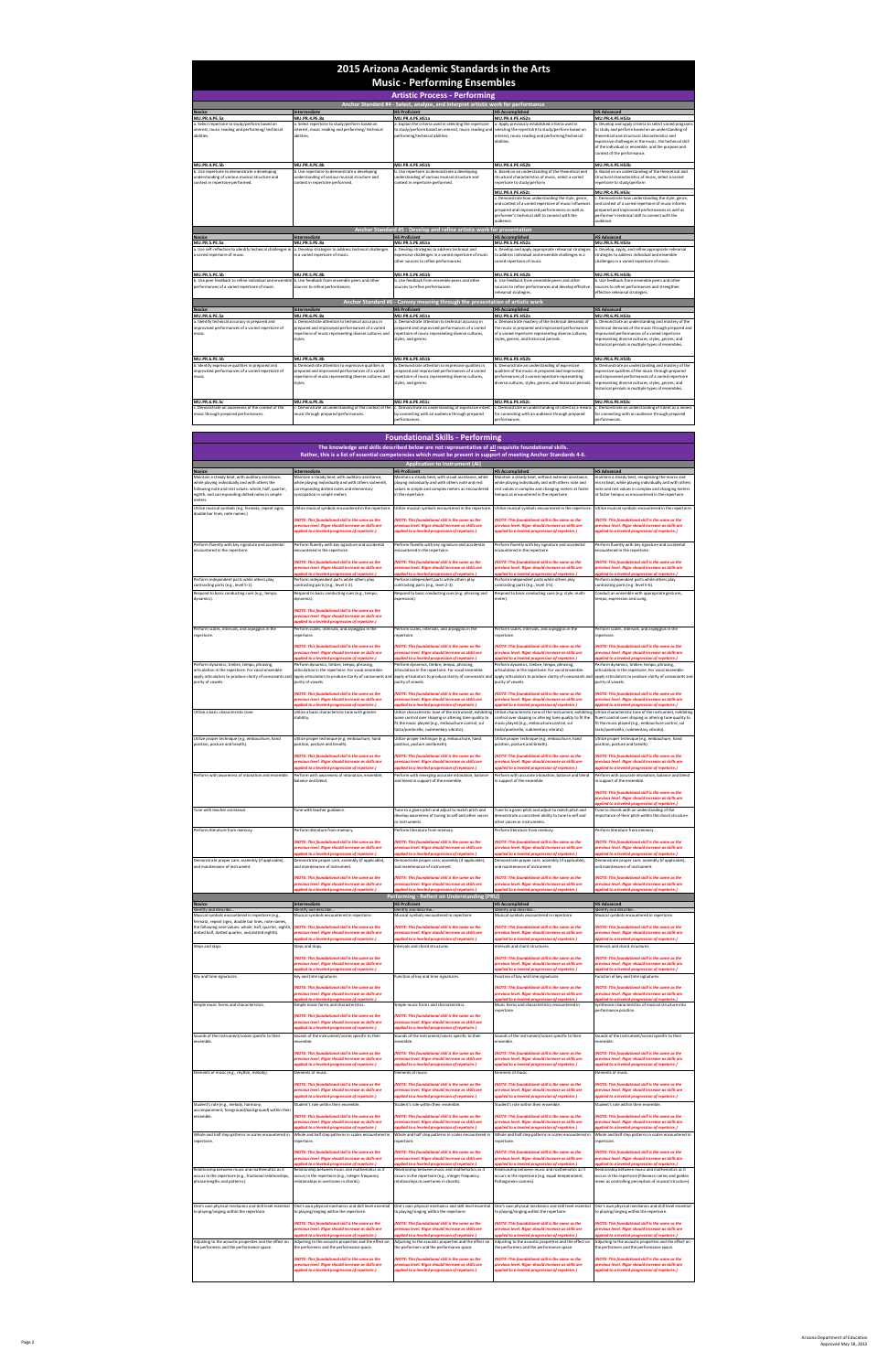|                                                          | <b>Artistic Process - Responding</b>                                                                                                                            |                                                                                                                    |                                                         |                                                         |  |  |
|----------------------------------------------------------|-----------------------------------------------------------------------------------------------------------------------------------------------------------------|--------------------------------------------------------------------------------------------------------------------|---------------------------------------------------------|---------------------------------------------------------|--|--|
| Anchor Standard #7 - Perceive and analyze artistic work  |                                                                                                                                                                 |                                                                                                                    |                                                         |                                                         |  |  |
| <b>Novice</b>                                            | Intermediate                                                                                                                                                    | <b>HS Proficient</b>                                                                                               | <b>HS Accomplished</b>                                  | <b>HS Advanced</b>                                      |  |  |
| MU.RE.7.PE.5a                                            | MU.RE.7.PE.8a                                                                                                                                                   | MU.RE.7.PE.HS1a                                                                                                    | MU.RE.7.PE.HS2a                                         | MU.RE.7.PE.HS3a                                         |  |  |
| a. Identify reasons for selecting music based on         | a. Explain reasons for selecting music citing                                                                                                                   | a. Apply criteria to select music for specified purposes,                                                          | a. Apply criteria to select music for a variety of      | a. Use research and personally-developed criteria to    |  |  |
| characteristics found in the music                       | characteristics found in the music                                                                                                                              | supporting choices by citing characteristics found in the purposes, justifying choices citing knowledge of the     |                                                         | justify choices made when selecting music, citing       |  |  |
|                                                          |                                                                                                                                                                 | music                                                                                                              | music                                                   | knowledge of the music                                  |  |  |
| MU.RE.7.PE.5b                                            | MU.RE.7.PE.8b                                                                                                                                                   | MU.RE.7.PE.HS1b                                                                                                    | MU.RE.7.PE.HS2b                                         | MU.RE.7.PE.HS3b                                         |  |  |
| b. Identify how the use of repetition, similarities, and | b. Describe how the elements of music are manipulated b. Explain how the analysis of passages and                                                               |                                                                                                                    | b. Explain how the analysis of structures and contexts  | . Demonstrate and justify how the analysis of           |  |  |
| contrasts inform the response to music.                  | to inform the response to music.                                                                                                                                | understanding the way the elements of music are                                                                    | inform the response to music.                           | structures, contexts, and performance decisions inform  |  |  |
|                                                          |                                                                                                                                                                 | manipulated inform the response to music.                                                                          |                                                         | the response to music.                                  |  |  |
|                                                          |                                                                                                                                                                 | Anchor Standard #8 - Interpret intent and meaning in artistic work                                                 |                                                         |                                                         |  |  |
| <b>Novice</b>                                            | Intermediate                                                                                                                                                    | <b>HS Proficient</b>                                                                                               | <b>HS Accomplished</b>                                  | <b>HS Advanced</b>                                      |  |  |
| MU.RE.8.PE.5a                                            | MU.RE.8.PE.8a                                                                                                                                                   | MU.RE.8.PE.HS1a                                                                                                    | MU.RE.8.PE.HS2a                                         | MU.RE.8.PE.HS3a                                         |  |  |
| a. Identify interpretations of the expressive intent and |                                                                                                                                                                 | a. Identify and support interpretations of the expressive a. Explain and support interpretations of the expressive | a. Support interpretations of the expressive intent and | . Justify interpretations of the expressive intent and  |  |  |
| meaning of musical works, referring to the elements of   | intent and meaning of musical works, citing as evidence intent and meaning of musical works, citing as evidence meaning of musical works citing as evidence the |                                                                                                                    |                                                         | meaning of musical works by comparing and               |  |  |
| music, contexts, and (when appropriate) the setting of   | the treatment of the elements of music, contexts, and                                                                                                           | the treatment of the elements of music, contexts,                                                                  | treatment of the elements of music, contexts, (when     | synthesizing varied researched sources, including       |  |  |
| the text.                                                | (when appropriate) the setting of the text.                                                                                                                     | (when appropriate) the setting of the text, and personal appropriate) the setting of the text, and varied          |                                                         | reference to other art forms.                           |  |  |
|                                                          |                                                                                                                                                                 | research.                                                                                                          | researched sources.                                     |                                                         |  |  |
|                                                          |                                                                                                                                                                 | Anchor Standard #9 - Apply criteria to evaluate artistic work                                                      |                                                         |                                                         |  |  |
| <b>Novice</b>                                            | Intermediate                                                                                                                                                    | <b>HS Proficient</b>                                                                                               | <b>HS Accomplished</b>                                  | <b>HS Advanced</b>                                      |  |  |
| MU.RE.9.PE.5a                                            | MU.RE.9.PE.8a                                                                                                                                                   | MU.RE.9.PE.HS1a                                                                                                    | MU.RE.9.PE.HS2a                                         | MU.RE.9.PE.HS3a                                         |  |  |
| a. Identify and describe the effect of interest,         | a. Explain the influence of experiences, analysis, and                                                                                                          | a. Evaluate works and performances based on                                                                        | a. Evaluate works and performances based on researcl    | . Develop and justify evaluations of music, programs of |  |  |
| experience, analysis, and context on the evaluation of   | context on interest in and evaluation of music.                                                                                                                 | personally- or collaboratively-developed criteria,                                                                 | as well as personally- and collaboratively-developed    | music, and performances based on criteria, personal     |  |  |
| music.                                                   |                                                                                                                                                                 | including analysis of the structure and context.                                                                   | criteria, including analysis and interpretation of the  | decision-making, research, and understanding of         |  |  |
|                                                          |                                                                                                                                                                 |                                                                                                                    | structure and context.                                  | contexts.                                               |  |  |
|                                                          |                                                                                                                                                                 |                                                                                                                    |                                                         |                                                         |  |  |

| <b>Foundational Skills - Responding</b><br>The specific guidelines that the teacher provides for analyzing, interpreting, and critiquing musical works |                                                                                                          |                                                                                                          |                                                                                                          |                                                                                                          |  |                                                                                                                                                    |
|--------------------------------------------------------------------------------------------------------------------------------------------------------|----------------------------------------------------------------------------------------------------------|----------------------------------------------------------------------------------------------------------|----------------------------------------------------------------------------------------------------------|----------------------------------------------------------------------------------------------------------|--|----------------------------------------------------------------------------------------------------------------------------------------------------|
|                                                                                                                                                        |                                                                                                          |                                                                                                          |                                                                                                          |                                                                                                          |  | should include the following foundational skills in support of meeting Anchor Standards 7-9.<br><b>Responding - Reflect on Understanding (RRU)</b> |
| <b>Novice</b>                                                                                                                                          | Intermediate                                                                                             | <b>HS Proficient</b>                                                                                     | <b>HS Accomplished</b>                                                                                   | <b>HS Advanced</b>                                                                                       |  |                                                                                                                                                    |
| Identify and describe.                                                                                                                                 | Identify and describe.                                                                                   | Identify and describe.                                                                                   | Identify and describe.                                                                                   | Identify and describe.                                                                                   |  |                                                                                                                                                    |
| How changing compositional elements of music (e.g.,                                                                                                    | How music can be transcribed from one music medium                                                       | The compositional and stylistic elements that                                                            | The compositional and stylistic elements that                                                            | The compositional and stylistic elements that                                                            |  |                                                                                                                                                    |
| dynamics, articulation, tempo) can change the style and                                                                                                | to another (e.g., one instrument to another, one                                                         | differentiate various musical genres.                                                                    | differentiate various musical genres.                                                                    | differentiate various musical genres to their own                                                        |  |                                                                                                                                                    |
| experience of the music.                                                                                                                               | ensemble to another).                                                                                    |                                                                                                          |                                                                                                          | performance or the performance of others.                                                                |  |                                                                                                                                                    |
|                                                                                                                                                        |                                                                                                          |                                                                                                          | (NOTE: This foundational skill is the same as the                                                        |                                                                                                          |  |                                                                                                                                                    |
|                                                                                                                                                        |                                                                                                          |                                                                                                          | previous level. Rigor should increase as skills are<br>applied to a leveled progression of repetoire.)   |                                                                                                          |  |                                                                                                                                                    |
|                                                                                                                                                        |                                                                                                          |                                                                                                          |                                                                                                          |                                                                                                          |  |                                                                                                                                                    |
| Musical characteristics that make a piece of music                                                                                                     | Musical characteristics that make a piece of music                                                       | Musical characteristics that make a piece of music                                                       | Musical characteristics that make a piece of music                                                       | Musical characteristics that make a piece of music                                                       |  |                                                                                                                                                    |
| appropriate for a specific event or function.                                                                                                          | appropriate for a specific event or function.                                                            | appropriate for a specific event or function.                                                            | appropriate for a specific event or function.                                                            | appropriate for a specific event or function.                                                            |  |                                                                                                                                                    |
|                                                                                                                                                        | (NOTE: This foundational skill is the same as the                                                        | (NOTE: This foundational skill is the same as the                                                        | (NOTE: This foundational skill is the same as the                                                        | (NOTE: This foundational skill is the same as the                                                        |  |                                                                                                                                                    |
|                                                                                                                                                        | previous level. Rigor should increase as skills are                                                      | previous level. Rigor should increase as skills are                                                      | previous level. Rigor should increase as skills are                                                      | previous level. Rigor should increase as skills are                                                      |  |                                                                                                                                                    |
|                                                                                                                                                        | applied to a leveled progression of repetoire.)                                                          | applied to a leveled progression of repetoire.)                                                          | applied to a leveled progression of repetoire.)                                                          | applied to a leveled progression of repetoire.)                                                          |  |                                                                                                                                                    |
| Their preference for specific musical works and styles.                                                                                                | Their preference for specific musical works and styles.                                                  | Specific musical characteristics that influence their                                                    | Specific musical characteristics that influence their                                                    | Defend their preference for specific musical works of                                                    |  |                                                                                                                                                    |
|                                                                                                                                                        |                                                                                                          | preference for specific musical works and styles.                                                        | preference for specific musical works and styles.                                                        | styles using specific musical characteristics.                                                           |  |                                                                                                                                                    |
|                                                                                                                                                        | (NOTE: This foundational skill is the same as the                                                        |                                                                                                          |                                                                                                          |                                                                                                          |  |                                                                                                                                                    |
|                                                                                                                                                        | previous level. Rigor should increase as skills are                                                      | (NOTE: This foundational skill is the same as the                                                        | (NOTE: This foundational skill is the same as the                                                        |                                                                                                          |  |                                                                                                                                                    |
|                                                                                                                                                        | applied to a leveled progression of repetoire.)                                                          | previous level. Rigor should increase as skills are                                                      | previous level. Rigor should increase as skills are                                                      |                                                                                                          |  |                                                                                                                                                    |
|                                                                                                                                                        |                                                                                                          | applied to a leveled progression of repetoire.)                                                          | applied to a leveled progression of repetoire.)                                                          |                                                                                                          |  |                                                                                                                                                    |
|                                                                                                                                                        |                                                                                                          |                                                                                                          |                                                                                                          |                                                                                                          |  |                                                                                                                                                    |
| Selected elements of music.                                                                                                                            | Elements of music most prominent in repertoire.                                                          | Elements of music most prominent in repertoire.                                                          | Elements of music most prominent in repertoire.                                                          | Elements of music most prominent in repertoire.                                                          |  |                                                                                                                                                    |
|                                                                                                                                                        |                                                                                                          | (NOTE: This foundational skill is the same as the                                                        | (NOTE: This foundational skill is the same as the                                                        | (NOTE: This foundational skill is the same as the                                                        |  |                                                                                                                                                    |
|                                                                                                                                                        |                                                                                                          | previous level. Rigor should increase as skills are                                                      | previous level. Rigor should increase as skills are                                                      | previous level. Rigor should increase as skills are                                                      |  |                                                                                                                                                    |
|                                                                                                                                                        |                                                                                                          | applied to a leveled progression of repetoire.)                                                          | applied to a leveled progression of repetoire.)                                                          | applied to a leveled progression of repetoire.)                                                          |  |                                                                                                                                                    |
| How the changing elements of music (e.g., dynamics,                                                                                                    | How the changing elements of music can affect the                                                        | How the changing elements of music can affect the                                                        | How the changing elements of music can affect the                                                        | How the changing elements of music can affect the                                                        |  |                                                                                                                                                    |
| tone, color, tempo) can affect the style of the music.                                                                                                 | style of the music.                                                                                      | style of the music.                                                                                      | style of the music.                                                                                      | style of the music.                                                                                      |  |                                                                                                                                                    |
|                                                                                                                                                        |                                                                                                          |                                                                                                          |                                                                                                          |                                                                                                          |  |                                                                                                                                                    |
|                                                                                                                                                        | (NOTE: This foundational skill is the same as the                                                        | (NOTE: This foundational skill is the same as the                                                        | (NOTE: This foundational skill is the same as the                                                        | (NOTE: This foundational skill is the same as the                                                        |  |                                                                                                                                                    |
|                                                                                                                                                        | previous level. Rigor should increase as skills are<br>applied to a leveled progression of repetoire.)   | previous level. Rigor should increase as skills are<br>applied to a leveled progression of repetoire.)   | previous level. Rigor should increase as skills are<br>applied to a leveled progression of repetoire.)   | previous level. Rigor should increase as skills are<br>applied to a leveled progression of repetoire.)   |  |                                                                                                                                                    |
| Using appropriate terminology to describe and explain                                                                                                  | Using appropriate terminology to describe and explain                                                    | Using appropriate terminology to describe and explain                                                    | Using appropriate terminology to describe and explain                                                    | Using appropriate terminology to describe and explain                                                    |  |                                                                                                                                                    |
| music.                                                                                                                                                 | music.                                                                                                   | music.                                                                                                   | music.                                                                                                   | music.                                                                                                   |  |                                                                                                                                                    |
|                                                                                                                                                        |                                                                                                          |                                                                                                          |                                                                                                          |                                                                                                          |  |                                                                                                                                                    |
|                                                                                                                                                        | (NOTE: This foundational skill is the same as the                                                        | (NOTE: This foundational skill is the same as the                                                        | (NOTE: This foundational skill is the same as the                                                        | (NOTE: This foundational skill is the same as the                                                        |  |                                                                                                                                                    |
|                                                                                                                                                        | previous level. Rigor should increase as skills are                                                      | previous level. Rigor should increase as skills are                                                      | previous level. Rigor should increase as skills are                                                      | previous level. Rigor should increase as skills are                                                      |  |                                                                                                                                                    |
|                                                                                                                                                        | applied to a leveled progression of repetoire.)                                                          | applied to a leveled progression of repetoire.)                                                          | applied to a leveled progression of repetoire.)                                                          | applied to a leveled progression of repetoire.)                                                          |  |                                                                                                                                                    |
| The characteristics intended by the composer and/or                                                                                                    | The characteristics intended by the composer and/or                                                      | The characteristics intended by the composer and/or                                                      | The characteristics intended by the composer and/or                                                      | The characteristics intended by the composer and/or                                                      |  |                                                                                                                                                    |
| performer to evoke a mood in a piece of music.                                                                                                         | performer to evoke a mood in a piece of music.                                                           | performer to evoke a mood in a piece of music.                                                           | performer to evoke a mood in a piece of music.                                                           | performer to evoke a mood in a piece of music.                                                           |  |                                                                                                                                                    |
|                                                                                                                                                        |                                                                                                          |                                                                                                          |                                                                                                          |                                                                                                          |  |                                                                                                                                                    |
|                                                                                                                                                        | (NOTE: This foundational skill is the same as the<br>previous level. Rigor should increase as skills are | (NOTE: This foundational skill is the same as the<br>previous level. Rigor should increase as skills are | (NOTE: This foundational skill is the same as the<br>previous level. Rigor should increase as skills are | (NOTE: This foundational skill is the same as the<br>previous level. Rigor should increase as skills are |  |                                                                                                                                                    |
|                                                                                                                                                        | applied to a leveled progression of repetoire.)                                                          | applied to a leveled progression of repetoire.)                                                          | applied to a leveled progression of repetoire.)                                                          | applied to a leveled progression of repetoire.)                                                          |  |                                                                                                                                                    |
|                                                                                                                                                        |                                                                                                          |                                                                                                          |                                                                                                          |                                                                                                          |  |                                                                                                                                                    |
| Using teacher specified criteria to evaluate a musical                                                                                                 | Using teacher or student specified criteria to evaluate a                                                | Using student specified criteria to evaluate a musical                                                   | Musical experiences orally and in writing with                                                           | Musical experiences orally and in writing with                                                           |  |                                                                                                                                                    |
| performance.                                                                                                                                           | musical performance.                                                                                     | performance.                                                                                             | appropriate critique and terminology.                                                                    | appropriate critique and terminology.                                                                    |  |                                                                                                                                                    |
|                                                                                                                                                        |                                                                                                          |                                                                                                          |                                                                                                          |                                                                                                          |  |                                                                                                                                                    |
|                                                                                                                                                        |                                                                                                          |                                                                                                          |                                                                                                          | (NOTE: This foundational skill is the same as the                                                        |  |                                                                                                                                                    |
|                                                                                                                                                        |                                                                                                          |                                                                                                          |                                                                                                          | previous level. Rigor should increase as skills are<br>applied to a leveled progression of repetoire.)   |  |                                                                                                                                                    |
|                                                                                                                                                        |                                                                                                          |                                                                                                          |                                                                                                          |                                                                                                          |  |                                                                                                                                                    |
| Showing respect for personal work and the work of<br>others through appropriate critique.                                                              | Showing respect for personal work and the work of<br>others through appropriate critique.                | Showing respect for personal work and the work of<br>others through appropriate critique.                | Showing respect for personal work and the work of<br>others through appropriate critique.                | Showing respect for personal work and the work of<br>others through appropriate critique.                |  |                                                                                                                                                    |
|                                                                                                                                                        |                                                                                                          |                                                                                                          |                                                                                                          |                                                                                                          |  |                                                                                                                                                    |

|                                                   | (NOTE: This foundational skill is the same as the<br>previous level. Rigor should increase as skills are<br>applied to a leveled progression of repetoire.) | (NOTE: This foundational skill is the same as the<br>previous level. Rigor should increase as skills are<br>applied to a leveled progression of repetoire.) | (NOTE: This foundational skill is the same as the<br>previous level. Rigor should increase as skills are<br>applied to a leveled progression of repetoire.) | (NOTE: This foundational skill is the same as the<br>previous level. Rigor should increase as skills are<br>applied to a leveled progression of repetoire.) |
|---------------------------------------------------|-------------------------------------------------------------------------------------------------------------------------------------------------------------|-------------------------------------------------------------------------------------------------------------------------------------------------------------|-------------------------------------------------------------------------------------------------------------------------------------------------------------|-------------------------------------------------------------------------------------------------------------------------------------------------------------|
| Evaluating the effect of audience and performers' | Evaluating the effect of audience and performers'                                                                                                           | Evaluating the effect of audience and performers'                                                                                                           | Evaluating the effect of audience and performers'                                                                                                           | Evaluating the effect of audience and performers'                                                                                                           |
| behavior on the performance.                      | behavior on the performance.                                                                                                                                | behavior on the performance.                                                                                                                                | behavior on the performance.                                                                                                                                | behavior on the performance.                                                                                                                                |
|                                                   | (NOTE: This foundational skill is the same as the                                                                                                           | (NOTE: This foundational skill is the same as the                                                                                                           | (NOTE: This foundational skill is the same as the                                                                                                           | (NOTE: This foundational skill is the same as the                                                                                                           |
|                                                   | previous level. Rigor should increase as skills are                                                                                                         | previous level. Rigor should increase as skills are                                                                                                         | previous level. Rigor should increase as skills are                                                                                                         | previous level. Rigor should increase as skills are                                                                                                         |
|                                                   | applied to a leveled progression of repetoire.)                                                                                                             | applied to a leveled progression of repetoire.)                                                                                                             | applied to a leveled progression of repetoire.)                                                                                                             | applied to a leveled progression of repetoire.)                                                                                                             |

# **2015 Arizona Academic Standards in the Arts Music - Performing Ensembles**

### **Artistic Process - Responding**